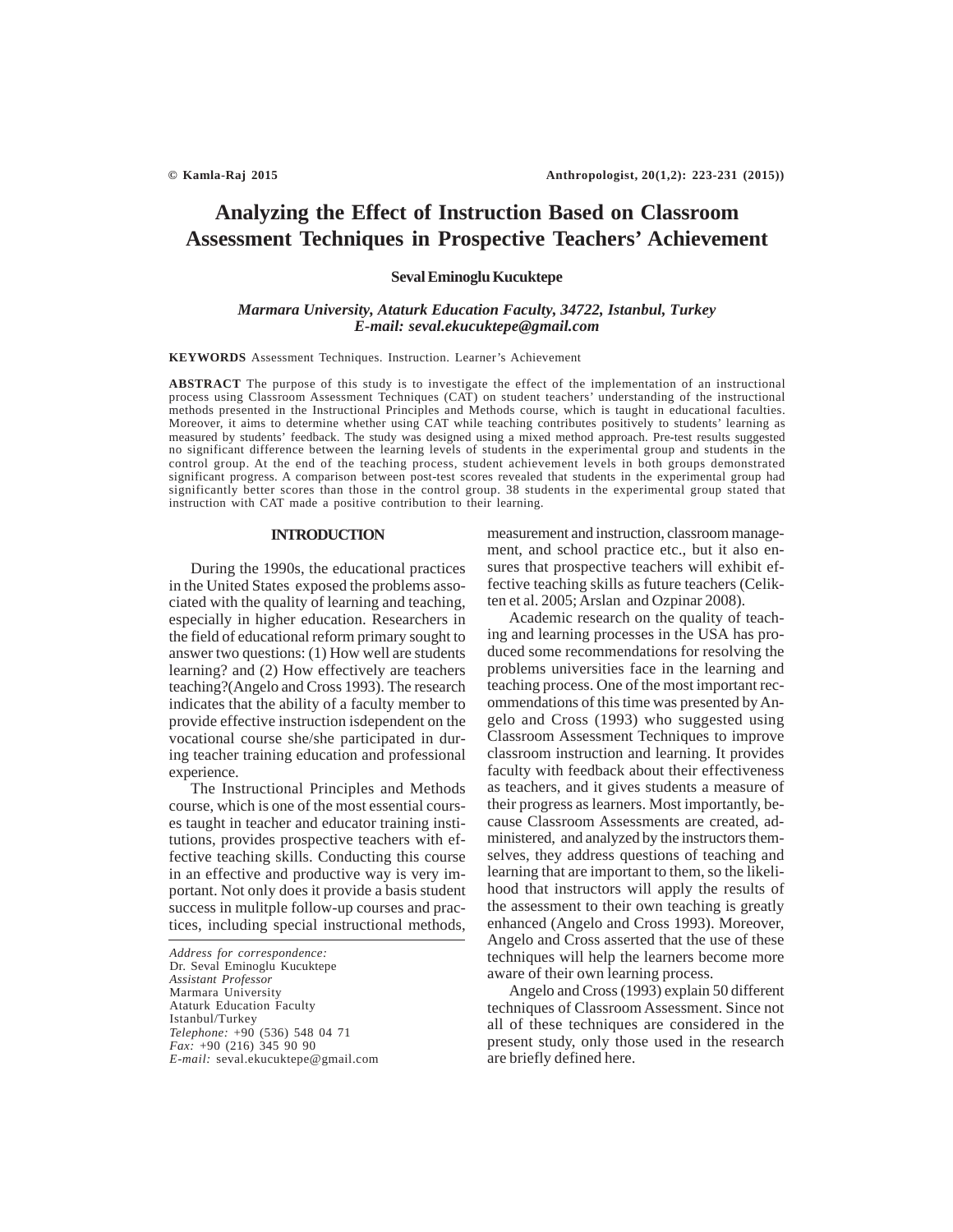#### **Memory Matrix**

The Memory Matrix is simply a two-dimensional diagram a rectangle divided into rows and columns used to organize information and illustrate relationships. In a Memory Matrix, the row and column headings are given, but the cells, or boxes within the diagram, are left empty. By filling in the blank cells of the Memory Matrix, students provide feedback that can be quickly scanned and easily analyzed. The Memory Matrix assesses students' recall of important course content as well as their skill at quickly organizing that information into categories provided by the instructor. By using this technique, teachers can quickly see not only whether or not their students remember the basic information, but also how well they have organized that information in their memories.

#### **Empty Outlines**

The name of this technique is self-explanatory. The instructor provides students with an empty or partially completed outline of an inclass presentation or homework assignment and gives them a limited amount of time to fill in the blank spaces. Many instructors already provide outlines of their lectures at the beginning or end of class sessions to help students better organize and learn course content.The Empty Outlines technique helps faculty understand how well students have "caught" the important points of a lecture, reading assignment, or audio-visual presentation. It also helps learners recall and organize the main points of a lesson within an appropriate knowledge structure, which makes retention more likely and aids understanding.

#### **Background Knowledge Probe**

Background Knowledge Probes are short, simple questionnaires prepared by instructors for use at the beginning of a course, at the start of a new unit or lesson, or prior to introducing an important new topic. A Background Knowledge Probe may require students to write short answers, circle the correct responses to multiplechoice questions, or both. Background Knowledge Probes are meant to help teachers determine the most effective starting point for a given lesson and the most appropriate level at which to begin instruction. By sampling the students'

background knowledge before formal instruction on that topic begins, these probes also provide feedback on the range of preparation among students in a particular class. For students, the Background Knowledge Probe helps focus their attention on the most important material they will be studying, by providing both a preview of what is to come and a review of what they already know about that topic. Background Knowledge Probes can also be used as pre- and post-assessments: before instruction, to find out the students' "baseline" knowledge level and immediately after, to get a rough sense of how much and how well they have learned the material.

#### **Minute Paper**

To the best of our knowledge, no other Classroom Technique presented by Angelo and Cross has been used more often or by more college teachers than the Minute Paper. This versatile technique also known as the One-Minute Paper and the Half-Sheet Response provides a quick and extremely simple way to collect written feedback on student learning. To use the Minute Paper, an instructor stops class two or three minutes early and asks students to respond briefly to some variation on the following two questions: "What was the most important thing you learned during this class?" and "What important question remains unanswered?" Students write their responses on index cards or half-sheets of scrap paper hence the name "Half-Sheet Response" and hand them in.The great advantage of Minute Papers is that they provide manageable amounts of timely and useful feedback usinga minimal investment of time and energy. By asking students what they understand to be the most significant things they are learning and what their major questions are, faculty can quickly check how well those students are learning what they are teaching. That feedback can help teachers decide whether any mid-course corrections or changes are needed and, if so, what kind of instructional adjustments to make. At the same time, getting the instructor's feedback on their Minute Papers helps students learn how experts in a given discipline distinguish the major points from the details. The Minute Paper also ensures that students' questions will be raised, and in many cases answered, in time to facilitate further learning.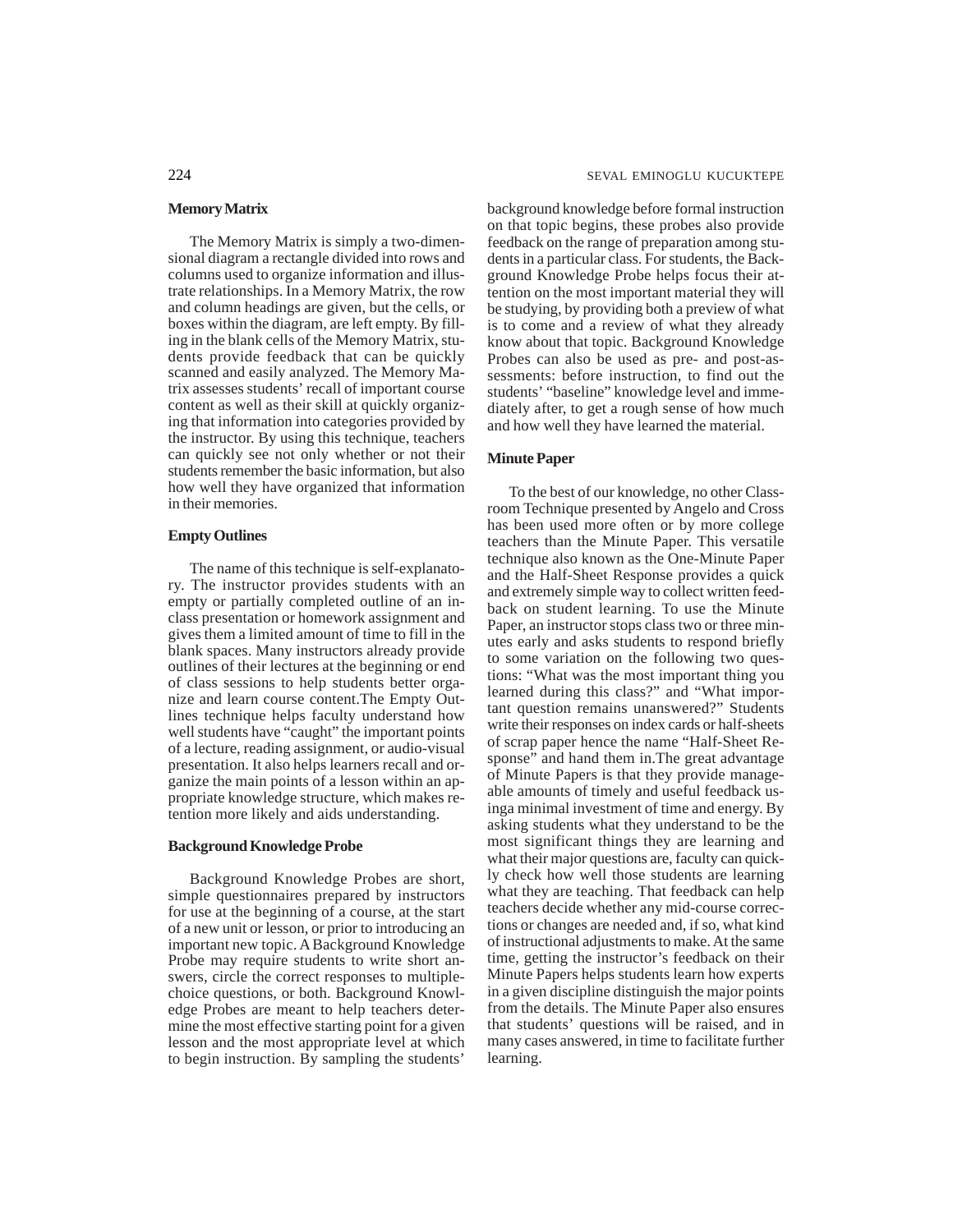Studies on the use of Classroom Assessment Techniques during the learning and teaching processes revealed that learners largely achieved the desired learning goals of the course (Mansson 2013); learners appreciated the techniques for their comfort of learning (Ashakiran and Deepthi 2013); learners' working habits changed positively (Soataert 1998), communication and cooperation between learners and teachers improved; learners' interest in lectures, learning motivation, classroom control, and learners' satisfaction increased (Goldstein 2007; Tuby 2003; Cottell and Harwood 1998; Steadman and Svinicki 1998; Steadman 1998; Richlin 1998;), and learners' critical thinking skills improved (Angelo and Cross 1993). Additionally, Classroom Assessment Techniques helped learners learn how to learn (Cottell and Harwood 1998). As suggested by the findings of these studies, the use of-Classroom Assessment Techniques in teacher training programs of higher education institutions will almost certainly contribute to the acquisition of required professional competences by pre-service teachers.

An analysis of the literature on Classroom Assessment Techniques reveals that these techniques have been used in different disciplines and courses with positive results on learners' learning, including clinical pharmacy (Whitley and Parton 2014), grammar learning of English as a foreign language – EFL (Baleghizadeh and Zarghami 2014), medicine (Ashakiran and Deepthi 2013), intercultural communication (Mansson 2013), research techniques courses (Nartgun 2010), measurement and evaluation (Uluman 2009), engineering (Agrawal and Khan 2008), political sciences (Cohen 2008), statistics (Goldstein 2007), culture and civilization (Hoegl 1999), accounting (Cottell and Harwood 1998).The present study aims to investigate the effect of Classroom Assessment Techniques on learners' achievement in an Instructional Principles and Methods course. So far, no previous research has specifically examined the impact of CAT in-Instructional Principles and Methods courses.

Angelo and Cross (1993) briefly explained the properties of Classroom Assessment Techniques as being:

#### *Learner-Centered*

The primary attention of teachers and students in Classroom Assessment is to observe and improve learning, rather than to observe and improve teaching. To improve learning, it may often be more effective by helping students change their study habits or develop their metacognitive skills than by changing the instructor's teaching behavior. In the end, students must learn to take full responsibility for their learning if they are to become independent, life-long learners.

#### *Teacher-Directed*

 A defining characteristic of any profession is that it depends on the wise and effective use of judgment and knowledge. No one can provide teachers with rules that will tell them what to the from moment to moment in the complex and fluid reality of a college classroom. What a faculty member does to use CAT depends on their skill, experience, professional knowledge, and insight.

#### *Mutually Beneficial*

Because it is focused on learning, Classroom Assessment requires the active participation of students. By cooperating in assessment, students reinforce their grasp of course content and strengthen their own skills of self-assessment. Faculty members also sharpen their teaching focus by continually asking themselves three questions: "What are the essential skills and knowledge I am trying to teach?" "How can I find out whether students are learning them?" "How can I help students learn better?" As teachers work closely with students to answer these questions, they improve their teaching skills and gain new insights.

#### *Formative*

Classroom Assessment is a formative rather than a summative approach to assessment. Its purpose is to improve the quality of student learning rather than provide evidence for evaluating or grading students; consequently, many of the concerns that constrain testing do not apply.

#### *Context-Specific*

To be most useful, Classroom Assessments have to respond to the particular needs and characteristics of the teachers, students, and disciplines to which they are applied.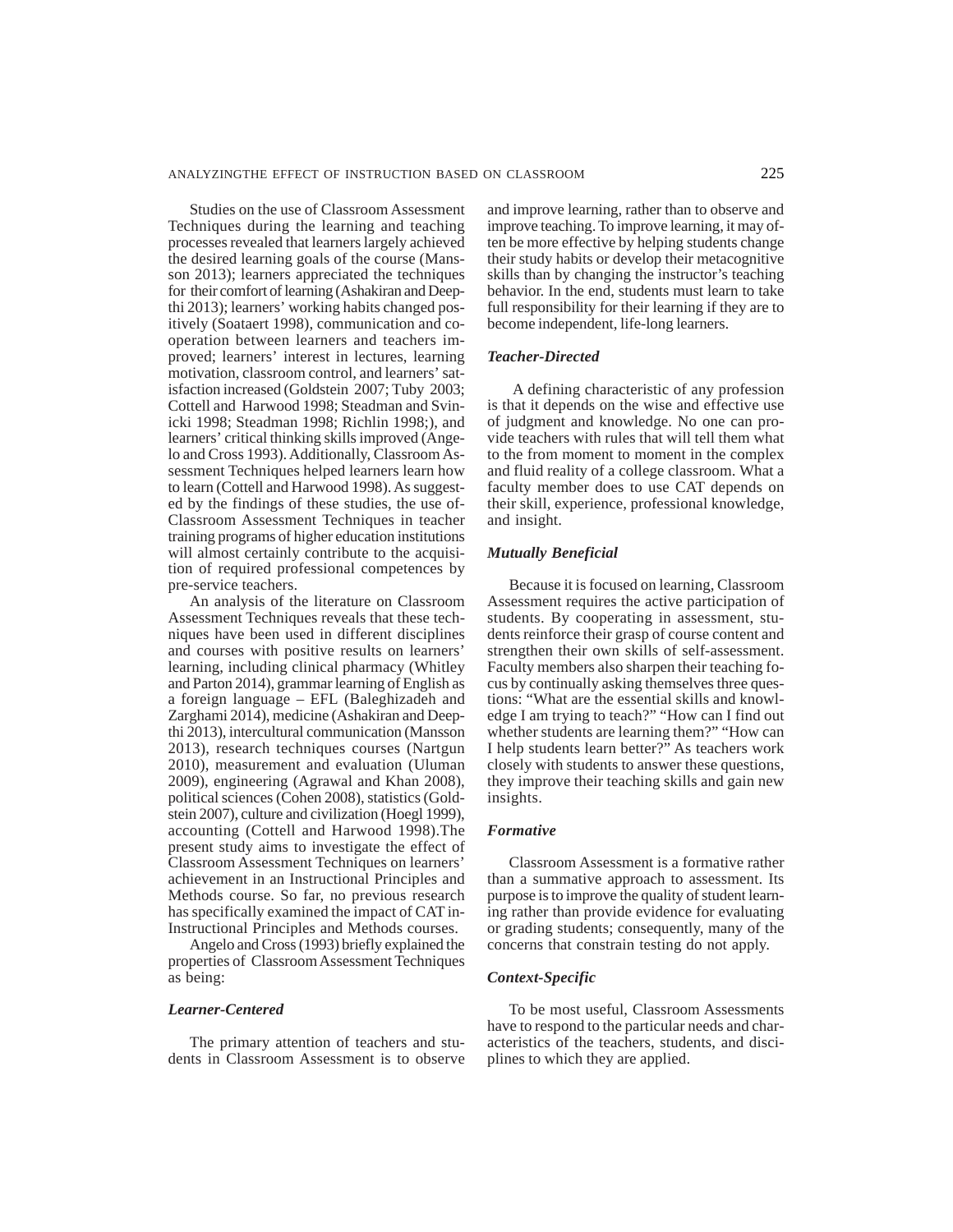Classroom Assessment is an on-going process perhaps best thought of as the creation and maintenance of a classroom "feedback loop." By employinga number of simple Classroom Assessment Techniques, teachers can collect feedback from students on their learning quickly and easily.

#### *Rooted in Good Teaching Practice*

Classroom Assessment is an attempt to build on existing good practices by making them more systematic, more flexible, and more effective. Classroom Assessment provides a way to integrate assessment systematically and seamlessly into the traditional classroom teaching and learning process.

Classroom Assessment Techniques are based on seven basic assumptions. They are summarized as follows (Angelo and Cross 1993):

- 1. The quality of student learning is directly, although not exclusively, related to the quality of teaching. Therefore, one of the most promising ways to improve learning is to improve teaching.
- 2. To improve their effectiveness, teachers need to first make their goals and objectives explicit and then get specific, comprehensible feedback on the extent to which they are achieving those goals and objectives.
- 3. To improve their learning, students need to receive appropriate and focused feedback early and often; they also need to learn how to assess their own learning.
- 4. The type of assessment most likely to improve teaching and learning is that conducted by faculty to answer questions they themselves have formulated in response to issues or problems in their own teaching.
- 5. Systematic inquiry and intellectual challenge are powerful sources of motivation, growth, and renewal for college teachers, and Classroom Assessment can provide such challenge.
- 6. Classroom Assessment does not require specialized training; it can be carried out by dedicated teachers in all disciplines.
- 7. By collaborating with colleagues and actively involving students in Classroom Assessment efforts, faculty members and stu-

226 SEVAL EMINOGLU KUCUKTEPE

dents enhance learning and personal satisfaction.

Angelo and Cross (1993) suggest that the effective use of Classroom Assessment Techniques entails an effective planning and implementation of teaching practices in accordance with this plan. Since these practices should be performed in the form of a project they are called the Classroom Assessment Project Cycle. The phases of this cycle are summarized below:

### *Phase I: Planning*

Step 1: Choosing the class in which to carry out the Project

Step 2: Focusing on an "assessable question" about student learning

Step3: Designing a Classroom Assessment Project to answer that "assessable question"

#### *Phase II: Implementing*

Step 4: Teaching the "target" lesson related to the question being assessed

Step 5: Assessing learning by collection feedback on that assessable question

Step 6: Analyzing the feedback and turning data into usable information

#### *Phase III: Responding*

Step 7: Interpreting the results and formulating an appropriate response to improve Learning

Step 8: Communicating the results to students and testing the response

Step 9: Evaluating the project's effect(s) on teaching and learning

Step 10: Design a follow–up classroom research project.

#### **Purpose**

The purpose of this study is to investigate the effect of an instructional process using Classroom Assessment Techniques on students' understanding of instructional methods in an Instructional Principles and Methods course.

It also aims to ascertain whether or not the-Classroom Assessment Techniques used during theinstruction process made a contribution on students' learning as measured using students' feedback.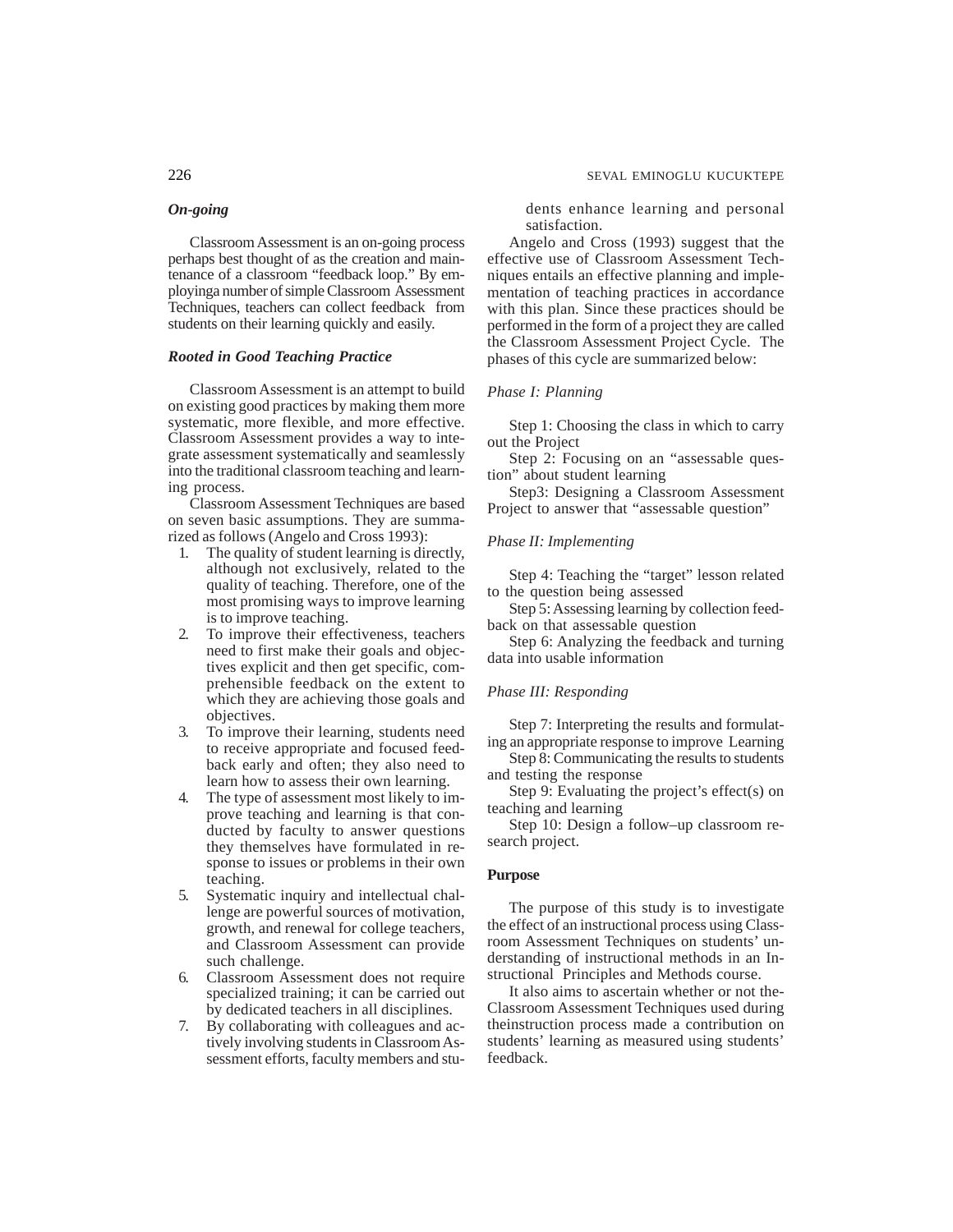In line with these research purposes, we ask the following questions:

## 1. Is there a significant difference between the pre-test scores of students in the experimental group taught using Classroom Assessment Techniques and the pre-test scores of students in the control group taught without the use of these techniques?

- 2. Is there a significant difference between the pre-test and post-test mean scores of the students in the experimental group?
- 3. Is there a significant difference between the pre-test and post-test mean scores of thestudents in the control group?
- 4. Is there a significant difference between the post-test mean scores of students in the experimental group and those in the control group?
- 5. What do the students in the experimental group think about the contribution of using Classroom Assessment Techniques in the instruction process on their learning?

#### **METHODOLOGY**

An embedded design, which is a mixed method design, was used in the study since the researchers used both qualitative and quantitative research methods as required by the structure of the research questions.This design is based on the premises that a single data set is not sufficient, that different questions need to be answered, and that each type of question requires different types of data. Researchers use this design when they need to include qualitative or quantitative data to answer a research question within a largely qualitative or quantitative study (Creswell and Clark 2007).

For the quantitative strand of the study, a pre-test/post-test control group experimental design was used. Experimental designs are a type of research model used to determine causal associations where the data to be observed are produced under direct control of the researchers, (Karasar 2006). The pre-test post-test control group experimental design used in this study requires the comparison of pre-test and posttest conditions of the experimental and control groups; participants are randomly assigned to be in one of the two groups (Table 1).

|  |  | Table 1: Research model |  |
|--|--|-------------------------|--|
|--|--|-------------------------|--|

| G <sub>1</sub> | 1' 1 1 |     |
|----------------|--------|-----|
| G              | T19    | റാറ |

- G1: Experimental Group,
- G2: Control Group, R: Random assignment,
- T: Test,
- X: Experimental

Secondly, qualitative research techniques were used since the participants in the experimental group were asked to report their views on the contribution of the use of Classroom Assessment Techniques in the instruction process on their learning.

#### **Study Group**

Since the aim of this study is not to generalize the results of the experiment to other populations, no population-sample association was used. Therefore, a study group was selected purposively in accordance with the objectives of the study. The study was conducted using 80 students, 41 female and 39 male, attending the day and night programs in the department of mentally disabled education at a state university during the 2013-2014 academic year.

The night students were assigned to an experimental group and the day students were assigned to a control group. The experimental group was composed of 40 students, with 19 males and 21 females, and the control group was composed of 40 students, with 20 males and 20 females.

#### **Instruments**

In line with the purpose of the study, a multiple-choice test comprised of 25 items was developed to test participants' initial levels of knowledge before the instruction as well as their learning attainment levels following the period of instruction about relevant topics in the Instructional Principles and Methods course. An initial form of the test comprised of 75 items was administered to another group with similar backgrounds, and the resultant data was subjected to item and test statistics analysis. The content validity of the test was ensured through expert opinion and the use of a table of specifications. The internal consistency reliability of the test was estimated using the KR-20 formula, which a result of 0.83.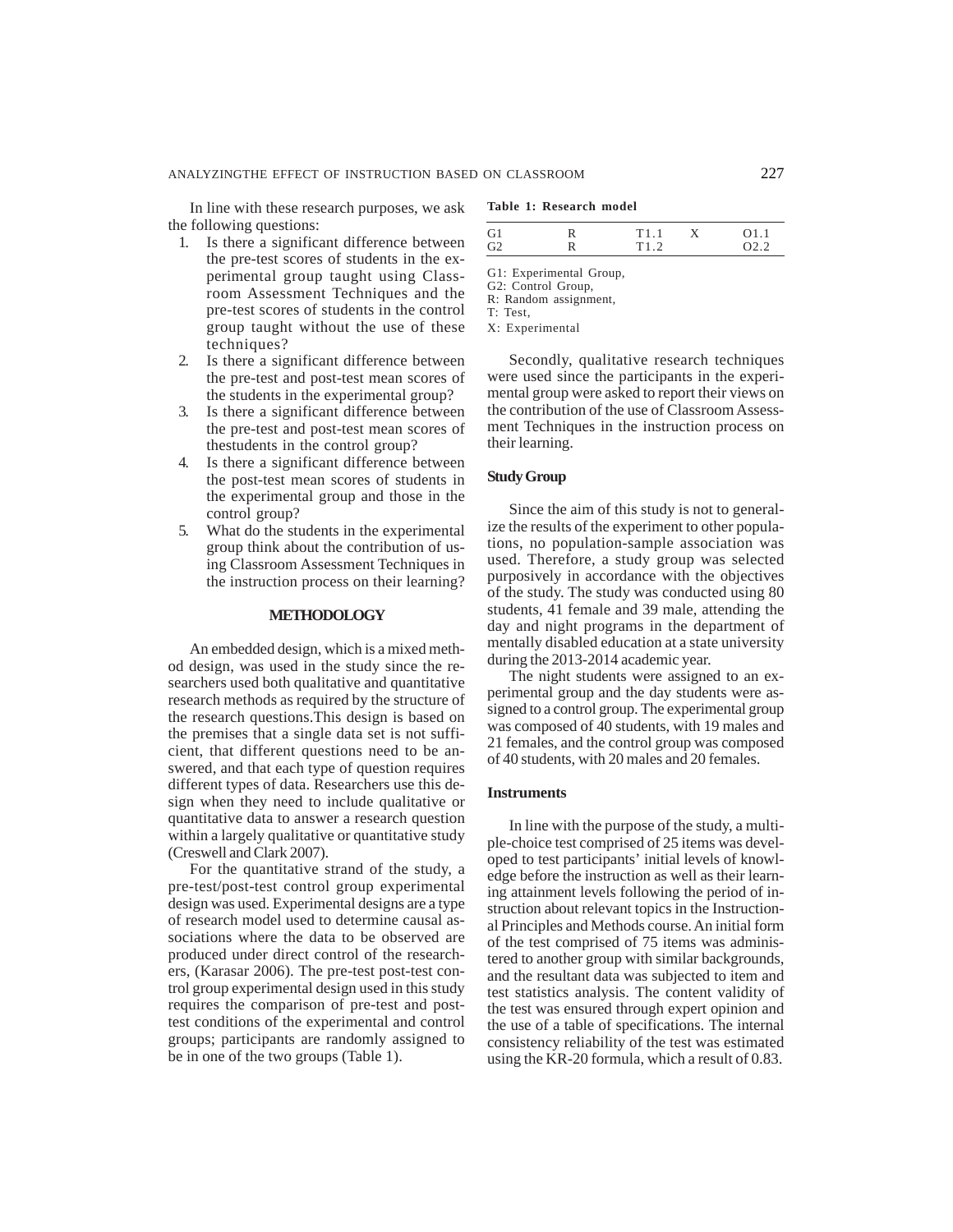The test was administered to the participants at the beginning and at the end of the experimental process. The raw scores were estimated and then converted into a score ranging from 0-100, with each correct response worth 4 points. The data was then entered into the SPSS 16 software program. The pre-test and post-test scores of the students in both the experimental and control groups were analyzed using descriptive statistics and compared using both paired and independent samples *t* tests.

The qualitative data was collected from the experimental group using an open-ended, structured question:*"What do you think about the contribution of using Classroom Assessment Techniques in the instruction of Instructional Principles and Methods course on your learning? Please explain briefly."*The students' responses were analyzed using content analysis. Content analysis is defined as summarizing a text into smaller content categories with certain coding procedures (Buyukozturk et al. 2013). Content analysis is used to detect and evaluate common data in terms of the research problem among several texts rather than analyzing a single text (a novel, a book etc.). Content analysis is used to obtain systematic and common data from many texts (Bilgin 2006; Gokce 2006).

#### **Procedure**

The Instructional Principles and Methods courseis offered over 15 weeks with 3 lesson hours per week. Before the teaching process begins, the researcher identified the subjects that would be covered according to the course definition of the Instructional Principles and Methods course prepared by the department. The experimental procedure covered the units covered during the first two weeks of the term. Next, the primary reference sources to be used were determined and the list was handed to the students. Moreover, the students in both the experimental and control groups were informed about how the lessons would be taught.

In the control group, all the subjects covered as part of the study were taught by the researcher. The content was presented in lecture using examples from different disciplines. The researcher encouraged the students to ask questions about any content they did not fully understand.

The instruction in the experimental group was also performed by the researcher. However, unlike the control group, students in the experimental groupwere taught using proper Classroom Assessment Techniques, including the use of memory matrices, empty outlines, background knowledge probes, and minute papers, in order to assess whether students learned the content and to identify and address learning problems. At the beginning of the instructional process, studentsin the experimental group were informed about these techniques and their inclusion was made compulsory.

#### **RESULTS**

*Problem 1: Is there a significant difference between the pre-test scores of student teachers in experimental and control groups?*

No significant difference was found between pre-test scores of student teachers in the experimental group and those in the control group  $(t<sub>(78)</sub>=1.49, p>0.05)$ . By analyzing the mean scores and standard deviations, it is clear that students in both the experimental group  $(X=57.50; S=15.09)$ and the control group  $(X=61.65; S=11.48)$  had similar initial levels of knowledge about the research methods under question. This finding is important as it proves that before the instructional process the knowledge levels of student teachers in both the experimentalgroup and the control group were equivalent.

**Table 2: The results of analysis regarding the comparison of the pre-test mean scores of student teachers in experimental and control groups**

| Groups            | N  | X              | S | df |      |      |
|-------------------|----|----------------|---|----|------|------|
| Experi-<br>mental | 40 | 57.50 15.09 78 |   |    | 1.49 | 0.14 |
| Control           | 40 | 61.65 11.48    |   |    |      |      |

*Problem 2: Is there a significant difference between the pre-test and post-test mean scores of students in experimental group?*

As indicated in Table 2, the attainment levels of the students in the experimental group increased significantly after the experimental process ( $t_{(39)}$ =7.68; p<0.05). While the pre-test mean scores and standard deviations were 57.50 and 15.09 respectively, they were 82.30 and 10.67 after the experimental process. Based on this finding, it can be suggested that instruction using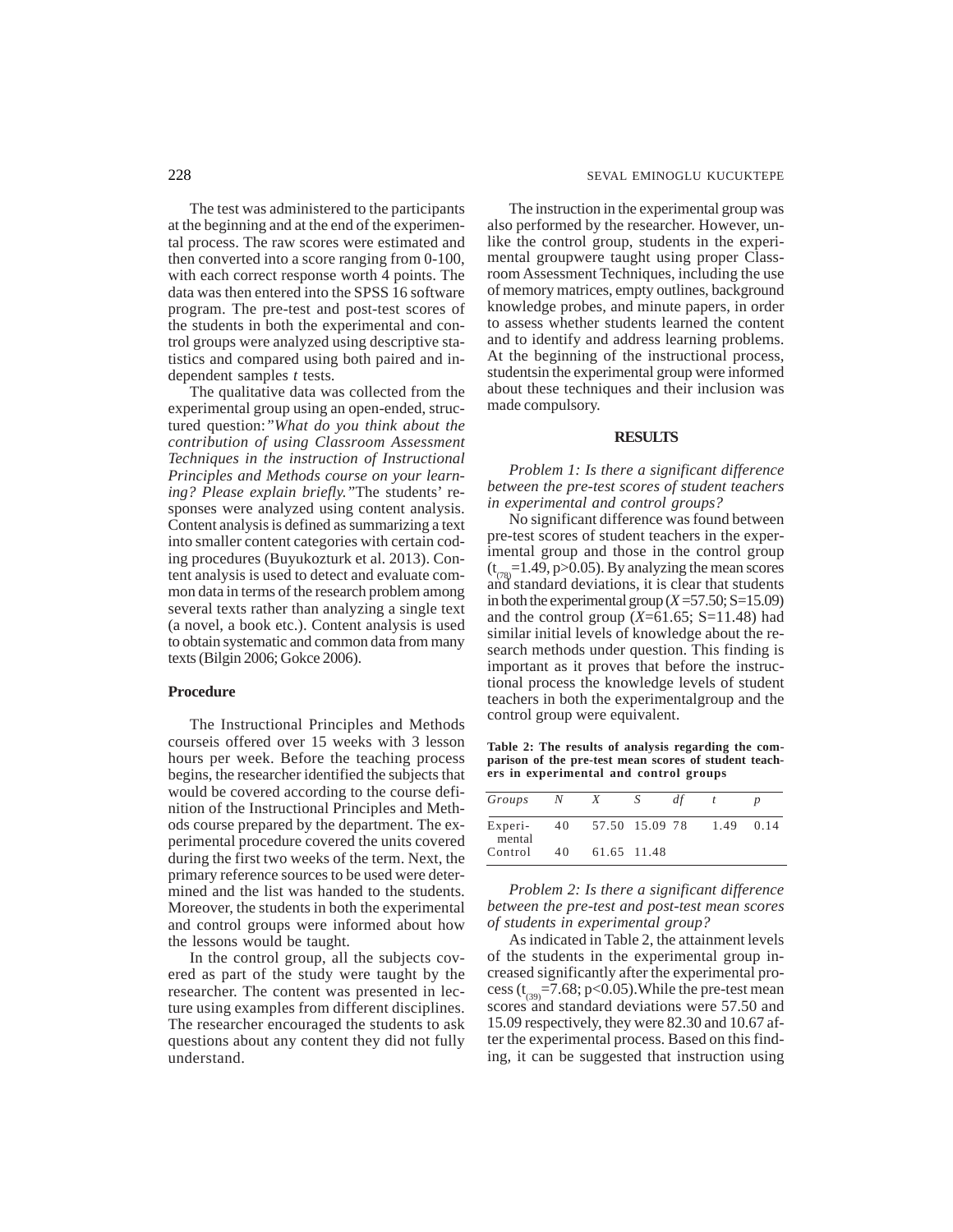Classroom Assessment Techniques has a positive impact on enhancing the attainment levels of student teachers.

**Table 2: The results of analysis regarding the comparison of pre-test and post-test scores of student teachers in experiment group**

| Groups                | N        | X           | S | dt |                            |
|-----------------------|----------|-------------|---|----|----------------------------|
| Pre-test<br>Post-test | 40<br>40 | 82.30 10.67 |   |    | 57.50 15.09 39 7.68 0.000* |

 $*p<0.05$ 

*Problem 3: Is there a significant difference between the pre-test and post-test mean scores of students in control group?*

The knowledge attainment levels of the students in the control group also increased significantly after the instructional process  $(t(39)=8.41)$ ;  $p<0.05$ ).

While the pre-test mean scores and standard deviations representing student teachers' initial levels of knowledge were 61.65 and 11.48 respectively, they were 76.75 and 5.42 after the instructional process (Table 3). Although this difference was statistically significant, the control group students' level of attainment about the instructional methods cannot be said to be at a desired level when compared to the students' attainment in the experimental group who were taught using Classroom Assessment Techniques.

**Table 3: The results of analysis regarding the comparison of pre-test and post-test scores of student teachers in control group**

| Groups N                    | X          | -N             | dt |                      |
|-----------------------------|------------|----------------|----|----------------------|
| Pre-test 40<br>Post-test 40 | 76.75 5.42 | 61.65 11.48 39 |    | $8.41 \quad 0.000^*$ |

*Problem 4: Is there a significant difference between post-test mean scores of students in experimental and control groups?*

There was a significant difference betweenthe post-test mean scores of the student teachers in the experimental group and those in the control group ( $t_{(76)}$ = 2.67, p>0.05). By comparing the mean scores and standard deviations of both group, it is clear that that students in the experimental group (*X*=82.30, S=10.67) demonstrated significantly higher levels of attainment about the instructional methods compared to the students in thecontrol group (*X*=76.75, S=5.42) (Table 4). Based on this finding, the researchers suggest that instruction using Classroom Assessment Techniques has a positive impact on enhancing the attainment levels of the student teachers.

**Table 4: The results of analysis regarding the comparison of the post-test mean scores of student teachers in experiment and control groups**

| Groups                   |    |            | -8             | Df |             |  |
|--------------------------|----|------------|----------------|----|-------------|--|
| Experiment 40<br>Control | 40 | 76.75 5.42 | 82.30 10.67 76 |    | 2.670 0.011 |  |

*Problem 5: What do the students think about whether the use of classroom assessment techniques promote students' learning in the experimental group?*

The qualitative portion of the study examined the students' opinions on the use of Classroom Assessment Techniques and whether or not they promoted students' learning in the experimental group.Table 5 illustrates the resulting data and distinguishes between the positive and negative feedback recieved. It is clear that the majority of students were very positive. 27.5 percent of them reported that the techniques enabled them to better understand the material, 20 percent reported that it helped them consider their own weaknesses, 15 percent reported an increase in attention, 10 percent recognized that the various methods were different from the traditional ones, and 7.5 percent though the lessons were more pleasurable. However, some of the students expressed negative opinions; 2.5 percent thought it took too much time and 2.5 percent reported that they got bored when forced to go into more detail.

**Table 5: The views of the use of classroom assessment techniques in the experimentalgroup**

|       | Views                                                                   |    | $\frac{0}{0}$ |
|-------|-------------------------------------------------------------------------|----|---------------|
|       | <i>Positive</i> It enabled me to understand<br>better                   | 11 | 27.5          |
|       | I considered my weaknesses                                              | 8  | 20            |
|       | Itenabled me to listen to<br>the teacher more attentively               | 6  | 1.5           |
|       | I recognized various methods<br>apart from the traditional<br>methods   | 4  | 10            |
|       | I wishother teachers                                                    | 3  | 7.5           |
|       | taught by using these methods<br>Itgave me a different point<br>of view | 3  | 7.5           |
|       | Lessons have become more<br>pleasurable.                                | 3  | 7.5           |
|       | Negative It takes much time.                                            |    | 2.5           |
|       | It became boring when it<br>went into much detail.                      |    | 2.5           |
| Total |                                                                         | 40 | 100           |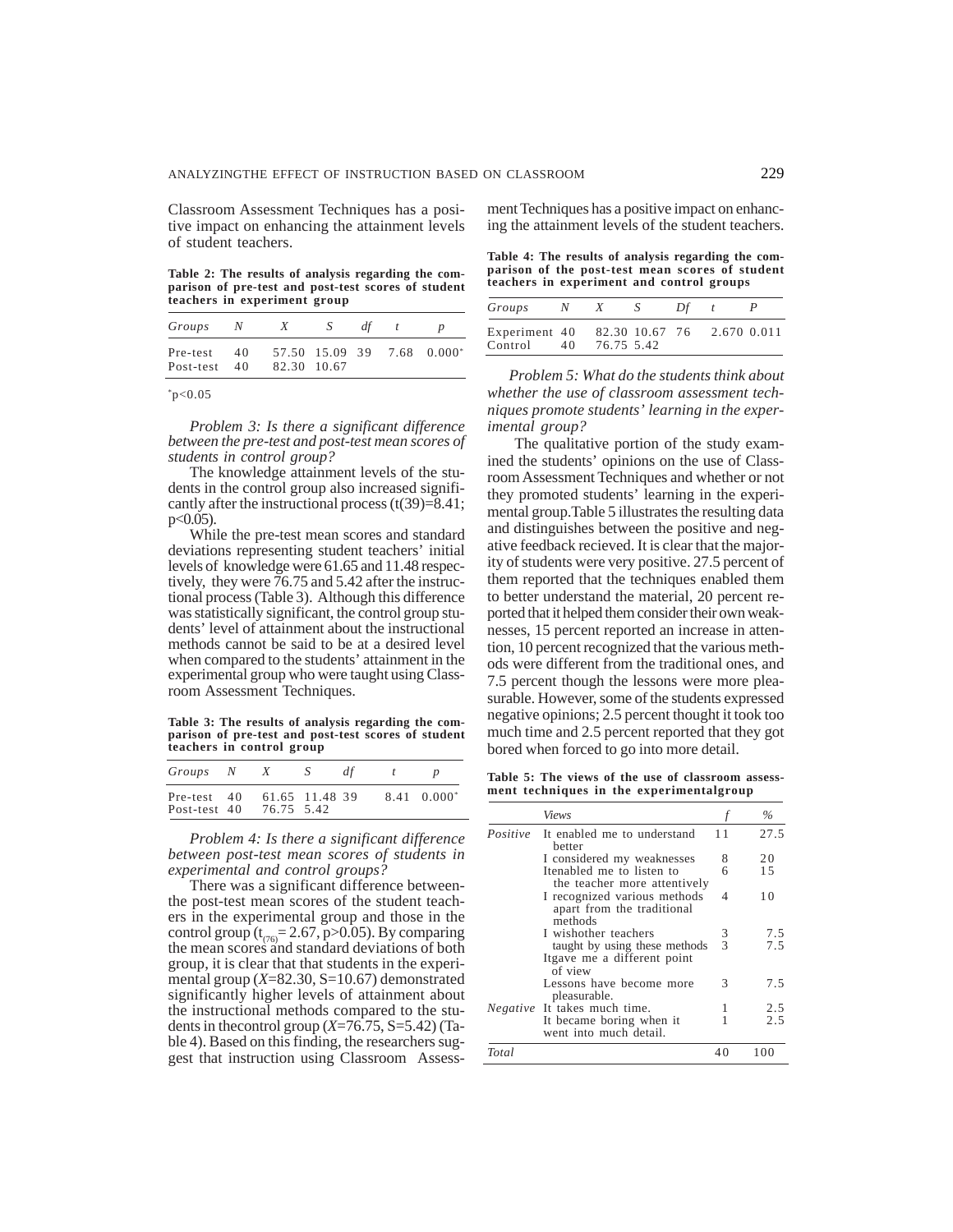#### **DISCUSSION**

This study investigated the impact of instruction based on Classroom Assessment Techniqueson students' knowledge attainment in the Instructional Principles and Methods course. The student teachers in both the experimental groupandthe control group demonstrated similar levels of knowledge about instructional methods at the beginning of the study and no statistically significant difference was found between their pre-test scores. Following the instructional procedures, significant increases were observed in the attainment levels of the students both in the experimental group and in the control group. However, when the post-test scores of the students in the experimental group are compared with those in the control group, the attainment scores demonstrated in the experimental group were significantly higher than those demonstrated by the control group students. Therefore, it can be concluded that instruction using Classroom Assessment Techniques has a significant effect in enhancing the students' level of attainment. This finding is supported by the findings of previous studies which have also tested the effect of using Classroom Assessment Techniquesinteaching different subjects (Baleghizadeh and Zarghami 2014; Ashakiran and Deepthi 2013; Mansson 2013; Nartgun 2010; Nartgun and Uluman 2009; Cohen 2008; Goldstein 2007; Gaeddert 2003; Cottell and Harwood 1998). As for the results of the analysis of the qualitative data, 38 out of 40 students in the experimental group stated that instruction using Classroom Assessment Techniques had a positive effect on their learning. This finding is consistent with the findings of previous research (Nartgun 2010; Nartgun and Uluman 2009; Cottell and Harwood 1998).

#### **CONCLUSION**

The purpose of this study was to investigate the effect of the implementation of an instructional process using Classroom Assessment Techniques (CAT) on student teachers' understanding of the instructional methods presented in the Instructional Principles and Methods course. It also aimed to determine whether the use of Classroom Assessment Techniques during the instruction process made a contribution to students learning as measured by students' feedback.The comparison between the post-test scores of students in the experimental group and those in the control group revealed that students in theexperimental group demonstrated significantly higher scores than those in the control group. Qualitatively, 38 out of 40 students in the experimental group stated that instruction using Classroom Assessment Techniques had a positive effect on their learning.

#### **RECOMMENDATIONS**

Considering the findings of this study, the researchers recommend that Classroom Assessment Techniques should be used in different courses as well. Further investigation might include a study of the effect of other Classroom Assessment Techniques not used in the present study on students' attainment. Additionally, Classroom Assessment Techniques can be used and their efficacy can be tested for other units of the Instructional Principles and Methods course. Finally, the researcher suggests that Classroom Assessment Techniques should be used in higher education, particularly in the Measurement and Evaluation course and Instructional Principles and Methods course.

#### **REFERENCES**

- Agrawal DK, Khan QM 2008. A quantitative assessment of classroom teaching and learning in engineering education. *European Journal of Engineering Education*, 33(1):85-103.
- Angelo TA, Cross KP 1993. *Classroom Assessment Techniques: A Handbook For College Teachers.* San Francisco: Jossey-Bass Publishers.
- Arslan S, Ozpinar I 2008. Ogretmen nitelikleri: Ilkogretim programlarinin beklentileri ve egitim fakultele rinin kazandirdiklari. *Necati Bey Egitim Fakultesi Elektronik Fen ve Matematik Egitimi Dergisi,* 2(1): 38-63.
- Ashakiran S, Deepthi R 2013. One Minute Paper: A thinking centred assessment to. *Internet Journal of Medical Update,* 8(2): 3-9.
- Bilgin N 2006. *Sosyal Bilimlerde Icerik Analizi, Tekniklerve Ornek Calismalar.* Ankara: Siyasal Kitabevi.
- Buyukozturk S, Kilic Cakmak E, Akgun OE, Karadeniz S, Demirel F 2013. *Bilimsel Arastirma Yontemleri*. 15Edition. Ankara: PegemYayinlari.
- Cottell PV, Harwood E 1998. Do classroom assessment techniques improve student learning? *New Directions for Teaching and Learning*, 75: 37-46.
- Creswell JW, Clark PVL 2007. *Designing and Conducting Mixed Methods Research.* United States of America: Sage Publications.
- Celikten M, Sanal M, Yeni Y 2005. Ogretmenlik meslegi ve ozellik leri. *Erciyes Universitesi Sosyal Bilimler Enstitusu Dergisi,* 19(2): 207-237.